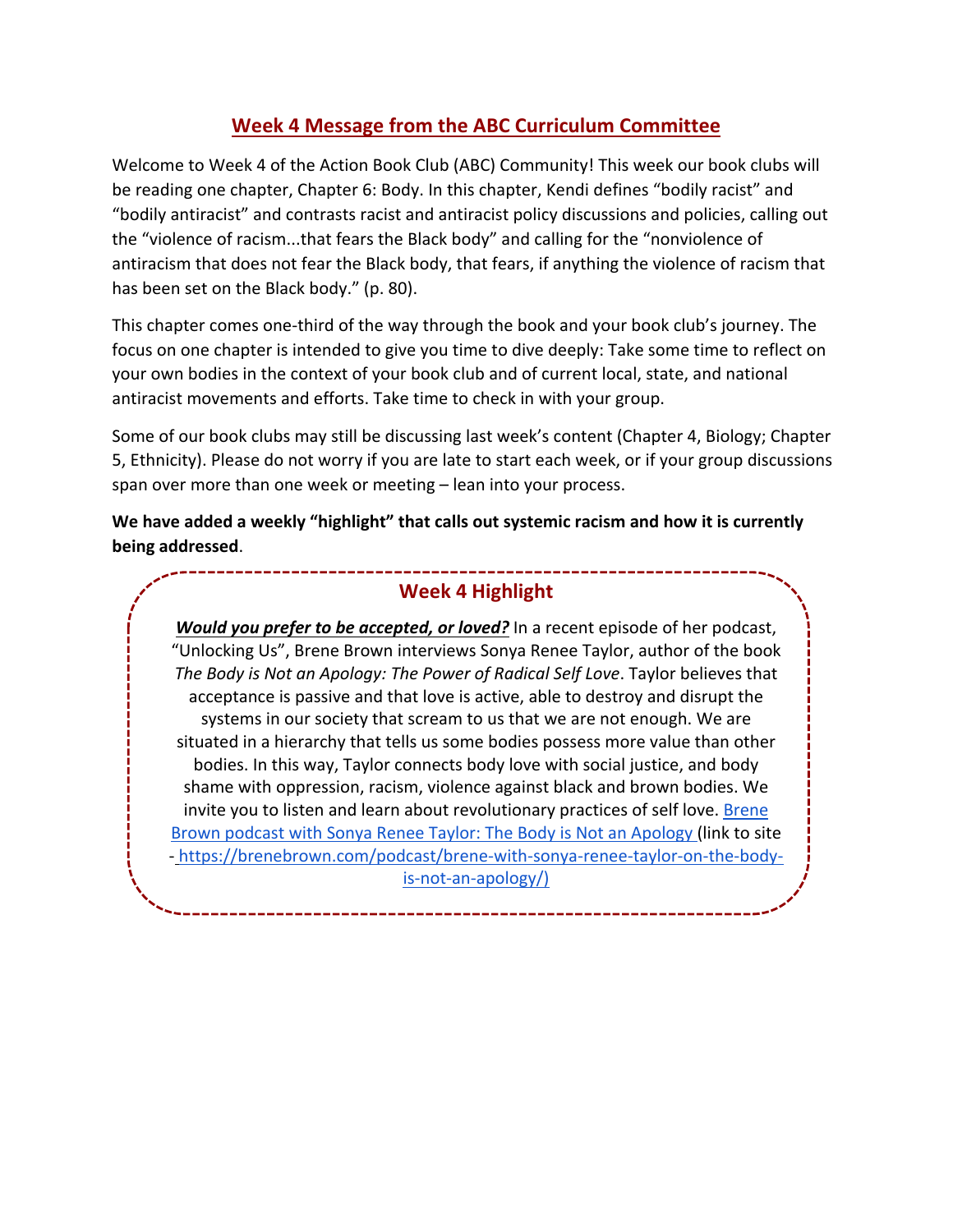## **Week 4: Chapter 6 (Body)**

## *Pre-ABC Reflection, Discussion Prompts, Actions & Resources*

| <b>Activity</b>                                       | <b>Time</b><br>estimate*                   | <b>Reflection, Dialogue, Action</b>                                                                                                                                                                                                                                                                                                                                                                                                                                                                                                                                                                                                                                                                                                                                                                                                                                                                                                                                                                                   | <b>Process Suggestions</b>                                                                                                                                                                                                                                                                                                                                                                                                                                                                                                                                                                                                                                                                                                                                                                                                                                                                                                                  |
|-------------------------------------------------------|--------------------------------------------|-----------------------------------------------------------------------------------------------------------------------------------------------------------------------------------------------------------------------------------------------------------------------------------------------------------------------------------------------------------------------------------------------------------------------------------------------------------------------------------------------------------------------------------------------------------------------------------------------------------------------------------------------------------------------------------------------------------------------------------------------------------------------------------------------------------------------------------------------------------------------------------------------------------------------------------------------------------------------------------------------------------------------|---------------------------------------------------------------------------------------------------------------------------------------------------------------------------------------------------------------------------------------------------------------------------------------------------------------------------------------------------------------------------------------------------------------------------------------------------------------------------------------------------------------------------------------------------------------------------------------------------------------------------------------------------------------------------------------------------------------------------------------------------------------------------------------------------------------------------------------------------------------------------------------------------------------------------------------------|
| Self-<br><b>Reflection</b><br>Prior to ABC<br>meeting | 5-10 minutes*<br>Prior to<br>meeting       | Were there any neighborhoods or places you<br>were forbidden from visiting as a kid? Why?<br>Are there neighborhoods or places you avoid<br>as an adult now? Why? How do your<br>responses relate to this chapter?                                                                                                                                                                                                                                                                                                                                                                                                                                                                                                                                                                                                                                                                                                                                                                                                    | Read and think about these questions<br>before and after reading the chapter.<br>Read the chapters before the ABC<br>meeting.                                                                                                                                                                                                                                                                                                                                                                                                                                                                                                                                                                                                                                                                                                                                                                                                               |
|                                                       |                                            |                                                                                                                                                                                                                                                                                                                                                                                                                                                                                                                                                                                                                                                                                                                                                                                                                                                                                                                                                                                                                       | If you cannot read the chapter(s)<br>before the meeting, come to the ABC<br>meeting anyway. Participate humbly<br>knowing that you have not read the<br>chapter.                                                                                                                                                                                                                                                                                                                                                                                                                                                                                                                                                                                                                                                                                                                                                                            |
| <b>Discussion</b><br><b>ABC</b> meeting               | Greeting and<br>Settling in<br>10* minutes | Check in with each other (How are you?)<br>1.<br>Welcome and Agenda<br>2.<br>Review and check on Participation Norms<br>3.<br>and Group Process: This is the fourth<br>week of the book club and the chapter is<br>"Body." Ask: To what extent are we<br>focusing on and understanding Kendi's<br>ideas about antiracism and racism. What<br>are we doing well as a group? What can<br>we do better?<br>Possible questions for reflection:<br>Consider the space your bodies have<br>$\bullet$<br>created in the group. Reflect on previous<br>meetings. How have we used time and<br>space? Is everyone participating?<br>Why/why not?<br>Have we respectfully had uncomfortable<br>$\bullet$<br>conversations? Have we avoided the<br>uncomfortable? What patterns do we<br>see?<br>Re-look at the participation norms. What, if<br>any, changes should we make?<br>Review chapter to identify a key passage or<br>two (to warm-up get back into the chapter<br>after a busy day). Take turns sharing a<br>passage. | Arrive early to the meeting so you<br>can catch up<br>Facilitator welcomes everyone and<br>shares the agenda (made at the<br>previous meeting.)<br>Facilitator asks the group to reflect<br>briefly on participation norms. Ideas<br>for how to reflect:<br>➤<br>Review individual participation<br>and norms silently. Facilitator<br>asks each individual to reflect on<br>one norm the individual has<br>done well and one they need to<br>work on. End.<br>Review group process while<br>➤<br>silently reflecting on norms.<br>Facilitator asks for feedback:<br>What is one norm we are doing<br>well? One we need to improve<br>on?<br>$\blacktriangleright$<br>Review norms by reading them<br>aloud followed by individual<br>reflection or by group<br>discussion: On which one norm<br>should we focus today?<br>Review norms. Facilitator asks:<br>➤<br>How are the norms working?<br>What do we need to change, if<br>anything? |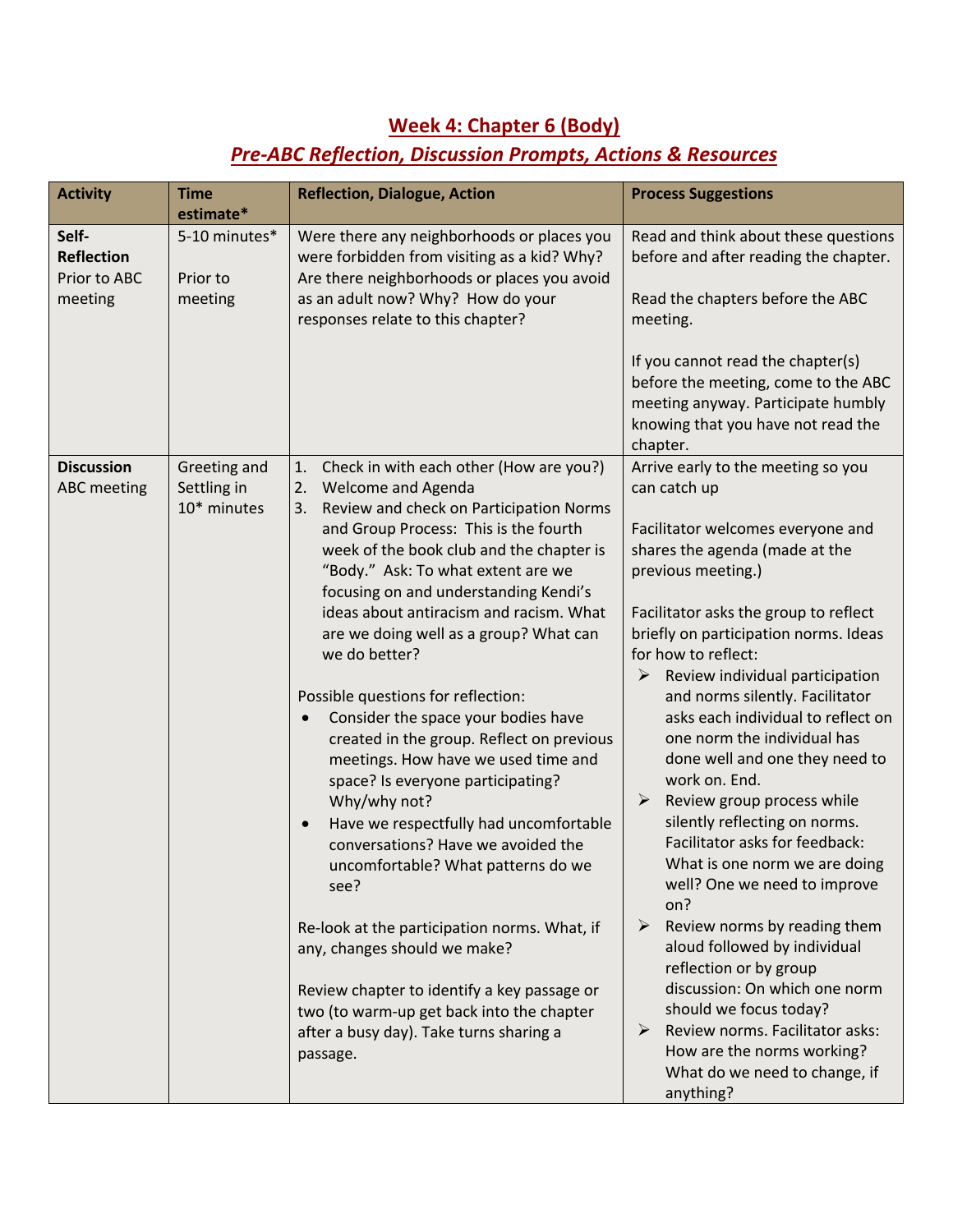|                   | Discussion<br>50 minutes*              | What is your experience with violence?<br>$\bullet$<br>Whenever violence or violent acts are<br>brought up in conversation with family<br>members and friends, how is it spoken<br>about? Who are viewed as the<br>perpetrators? Where is it assumed to<br>occur most often?<br>Why do you think Kendi chooses to tell<br>the story of Smurf in the chapter about<br>bodily racism? | Everyone has a voice. Ideas for<br>making sure all voices are heard:<br>Each person chooses a passage.<br>The discussion begins with each<br>person sharing the passage and<br>why.<br>2.<br>Round robin, each person talks<br>building on previous speaker-in<br>order, around the room.<br>Each one asks one. After making<br>3.<br>a comment, the speaker calls on<br>the next person to comment.<br>4. Pairs. First pairs share their<br>thinking in response to the<br>question. Then each person<br>responds.<br>Return to the chapter/text frequently<br>during the discussion. Remember one<br>purpose is to understand the<br>chapter/book/ideas.<br>Facilitator keeps track of<br>participation and asks questions to<br>ensure that all participants get a<br>chance to talk. In addition, active<br>participants ask questions of their<br>colleagues. |
|-------------------|----------------------------------------|-------------------------------------------------------------------------------------------------------------------------------------------------------------------------------------------------------------------------------------------------------------------------------------------------------------------------------------------------------------------------------------|--------------------------------------------------------------------------------------------------------------------------------------------------------------------------------------------------------------------------------------------------------------------------------------------------------------------------------------------------------------------------------------------------------------------------------------------------------------------------------------------------------------------------------------------------------------------------------------------------------------------------------------------------------------------------------------------------------------------------------------------------------------------------------------------------------------------------------------------------------------------|
|                   | Reflection and<br>Action<br>5 minutes* | Reflect individually: Based on the discussion,<br>what personal action will I take this week?                                                                                                                                                                                                                                                                                       |                                                                                                                                                                                                                                                                                                                                                                                                                                                                                                                                                                                                                                                                                                                                                                                                                                                                    |
|                   | <b>Next Steps</b><br>5 minutes*        | Plan for the next book club meeting.<br>What chapters are next?<br>What actions have we committed to for<br>next week's meeting? Restate the plan.                                                                                                                                                                                                                                  | Facilitator takes notes and<br>reads/restates the plan for the next<br>meeting after the discussion. "We<br>have agreed to"                                                                                                                                                                                                                                                                                                                                                                                                                                                                                                                                                                                                                                                                                                                                        |
|                   | Closing<br>5 minutes*                  | Thank each other and say good-bye!                                                                                                                                                                                                                                                                                                                                                  |                                                                                                                                                                                                                                                                                                                                                                                                                                                                                                                                                                                                                                                                                                                                                                                                                                                                    |
| <b>Action</b>     | Will vary**                            | Engage with your social media outlets over a<br>one- week period and journal your responses<br>the following questions:<br>What messages about the Black body<br>$\bullet$<br>are taught in the United States? How<br>do these messages show up in the<br>media, in policies, and in our<br>perceptions about communities?                                                          | Never underestimate the power and<br>importance of everyday actions you<br>yourself can take.                                                                                                                                                                                                                                                                                                                                                                                                                                                                                                                                                                                                                                                                                                                                                                      |
| <b>Learn More</b> | Will vary**                            | Layla F. Saad's (2020) Me and White<br>Supremacy: Combat Racism, Change the                                                                                                                                                                                                                                                                                                         |                                                                                                                                                                                                                                                                                                                                                                                                                                                                                                                                                                                                                                                                                                                                                                                                                                                                    |